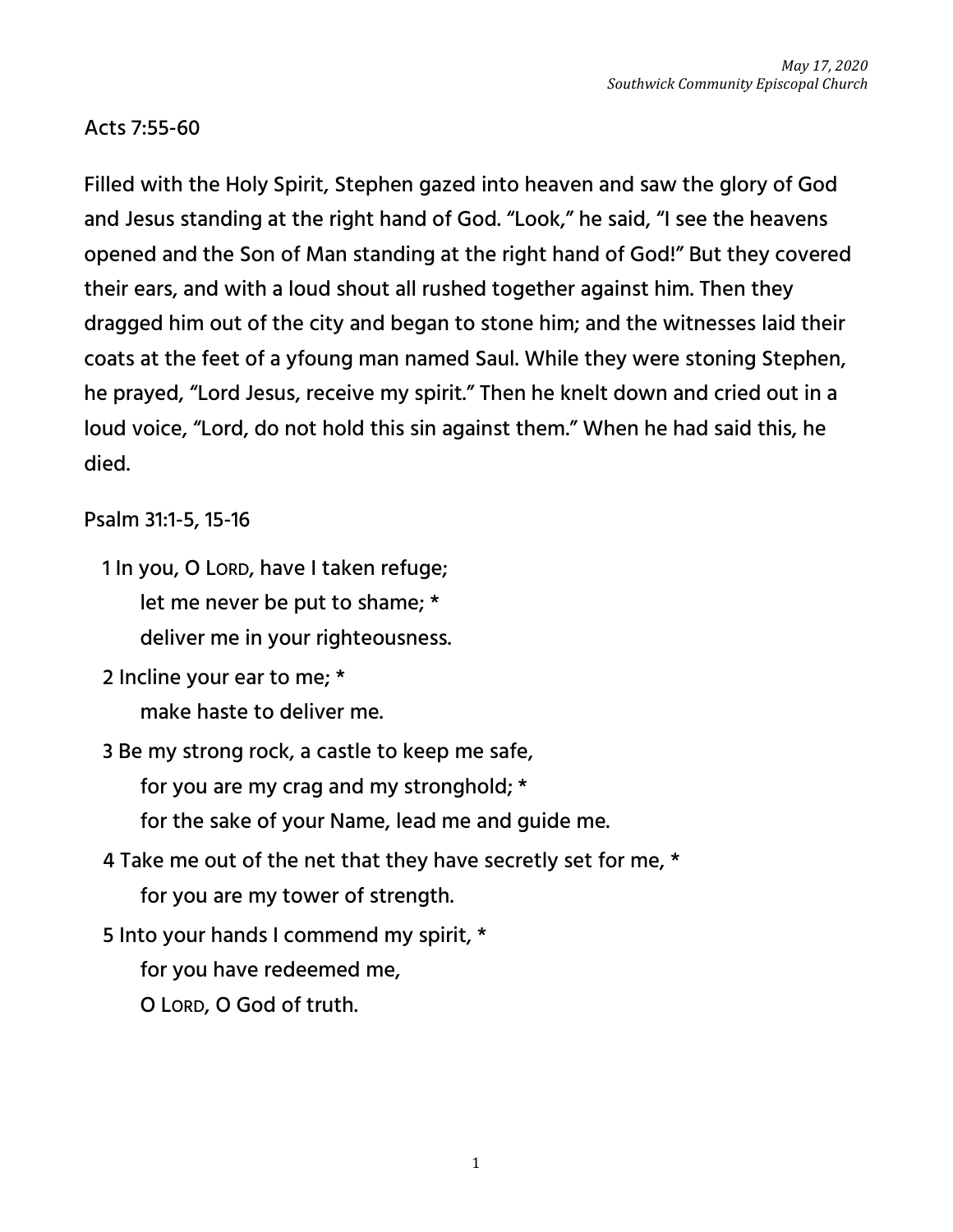My times are in your hand; \* rescue me from the hand of my enemies, and from those who persecute me. Make your face to shine upon your servant, \* and in your loving-kindness save me."

## John 14:1-14

Jesus said, "Do not let your hearts be troubled. Believe in God, believe also in me. In my Father's house there are many dwelling places. If it were not so, would I have told you that I go to prepare a place for you? And if I go and prepare a place for you, I will come again and will take you to myself, so that where I am, there you may be also. And you know the way to the place where I am going." Thomas said to him, "Lord, we do not know where you are going. How can we know the way?" Jesus said to him, "I am the way, and the truth, and the life. No one comes to the Father except through me. If you know me, you will know my Father also. From now on you do know him and have seen him."

Philip said to him, "Lord, show us the Father, and we will be satisfied." Jesus said to him, "Have I been with you all this time, Philip, and you still do not know me? Whoever has seen me has seen the Father. How can you say, 'Show us the Father'? Do you not believe that I am in the Father and the Father is in me? The words that I say to you I do not speak on my own; but the Father who dwells in me does his works. Believe me that I am in the Father and the Father is in me; but if you do not, then believe me because of the works themselves. Very truly, I tell you, the one who believes in me will also do the works that I do and, in fact, will do greater works than these, because I am going to the Father. I will do whatever you ask in my name, so that the Father may be glorified in the Son. If in my name you ask me for anything, I will do it."

2